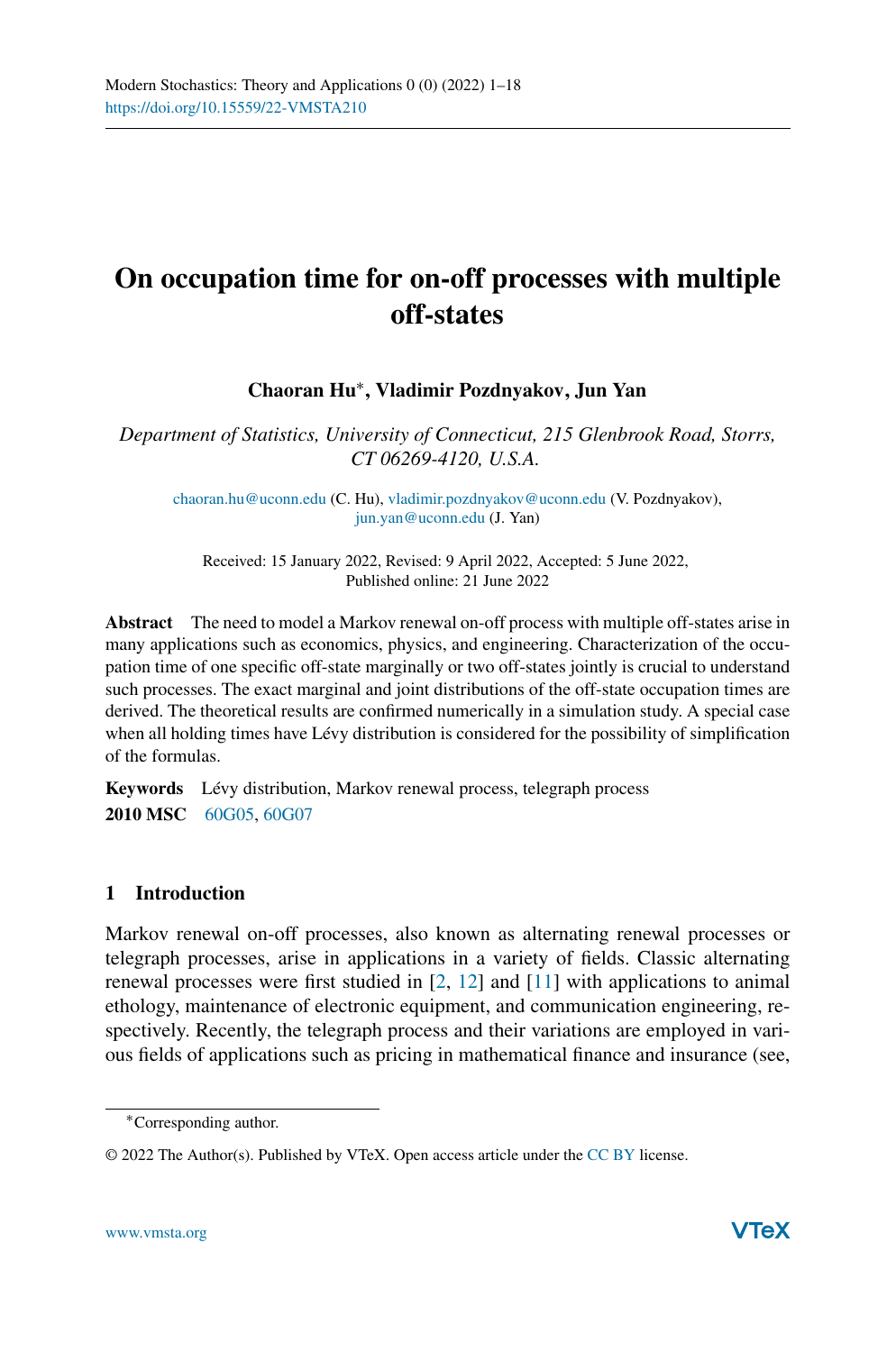e.g., [\[9,](#page-16-3) [6](#page-16-4)[–8](#page-16-5), [16](#page-16-6)]), modelling the propagation of a damped wave in physics (see, e.g., [\[4](#page-16-7), [10\]](#page-16-8)), and inventory and storage models in engineering [\[18](#page-17-0)]. In certain applications, the off-state of an on-off process has multiple types, which raises new questions about its properties such as the distribution of the occupation time in specific off-state type marginally or multiple off-state types jointly. Our interest in on-off processes with multiple off-states is motivated by our recent work in animal movement modeling, where a predator can have different nonmoving states such as resting or handling a kill [\[15](#page-16-9), [14](#page-16-10)]. The occupation time in the handling state is important for ecologists to understand the behavior of predators.

To fix ideas, consider a server that has two different types of failures, each requiring a different time and cost to repair. One basic question is: if the server is on at time 0, what is the distribution of the time spent on fixing the type one failures by time  $t > 0$ ? We model the server state process with the following Markov renewal process. The process starts in state 0 (the on-state) and spends there a random holding time according to a given absolutely continuous distribution. When the first holding time is over, we flip an asymmetric coin to decide which type of failure (off-state 1 or off-state 2) comes next. The holding times in the off-states are also absolutely continuous, generally with different distributions. Once the second holding time is over the process returns to the on-state (state 0) and then we repeat the construction process.

The occupation time of a specific type of the off-state is our focus. For the onstate, the distribution of the occupation time is known from the results on the telegraph process [\[13](#page-16-11), [5](#page-16-12), [17](#page-16-13), [19](#page-17-1)]. Indeed, if we collapse the two off-states into one, then the resulting process is a regular on-off process (or alternating renewal process) whose off-state holding time distribution is a mixture of the two original off-state holding time distributions. If the different types of repair require different resources, however, we want to know the distribution of the occupation time in a particular type of off-state. For that task, the results on classical telegraph processes are not directly applicable. Moreover, assume that the cost for being in an off-state is proportional to its occupation time and different for different off-states. If one wants to know the distribution of the total cost for repairs of all kinds by a fixed time, then we need the joint distribution of the two types of off-state occupation times.

Our problem is related to but different from some recent works. An extension of the telegraph process to a process with three states is studied in  $[1]$  $[1]$ , where within a renewal cycle all three states are visited in a given deterministic order. In our case, however, we have an on-off process with two off-states; only two states (the on-state and an off-state) are visited in each renewal cycle, but the off-states is chosen randomly. Another related work is [\[3](#page-16-15)], where there are two states, but at each random epoch, the new state is determined by the outcome of a random trial, and, as a result, the process can stay in the same state.

The key idea to study the occupation time of a specific off-state is to exploit a certain periodicity of our Markov renewal process. In fact, when analyzing any Markov renewal process, it is always convenient to do the conditioning on returning to a certain state. For the on-off process with two off-states, state 0 has an additional nice property. The numbers of steps between two consecutive visits of state 0 is not *random*, and it is always equal to 2. We derive the marginal distribution of the occupation time of a specific off-state first, and then we modify our derivation to obtain the joint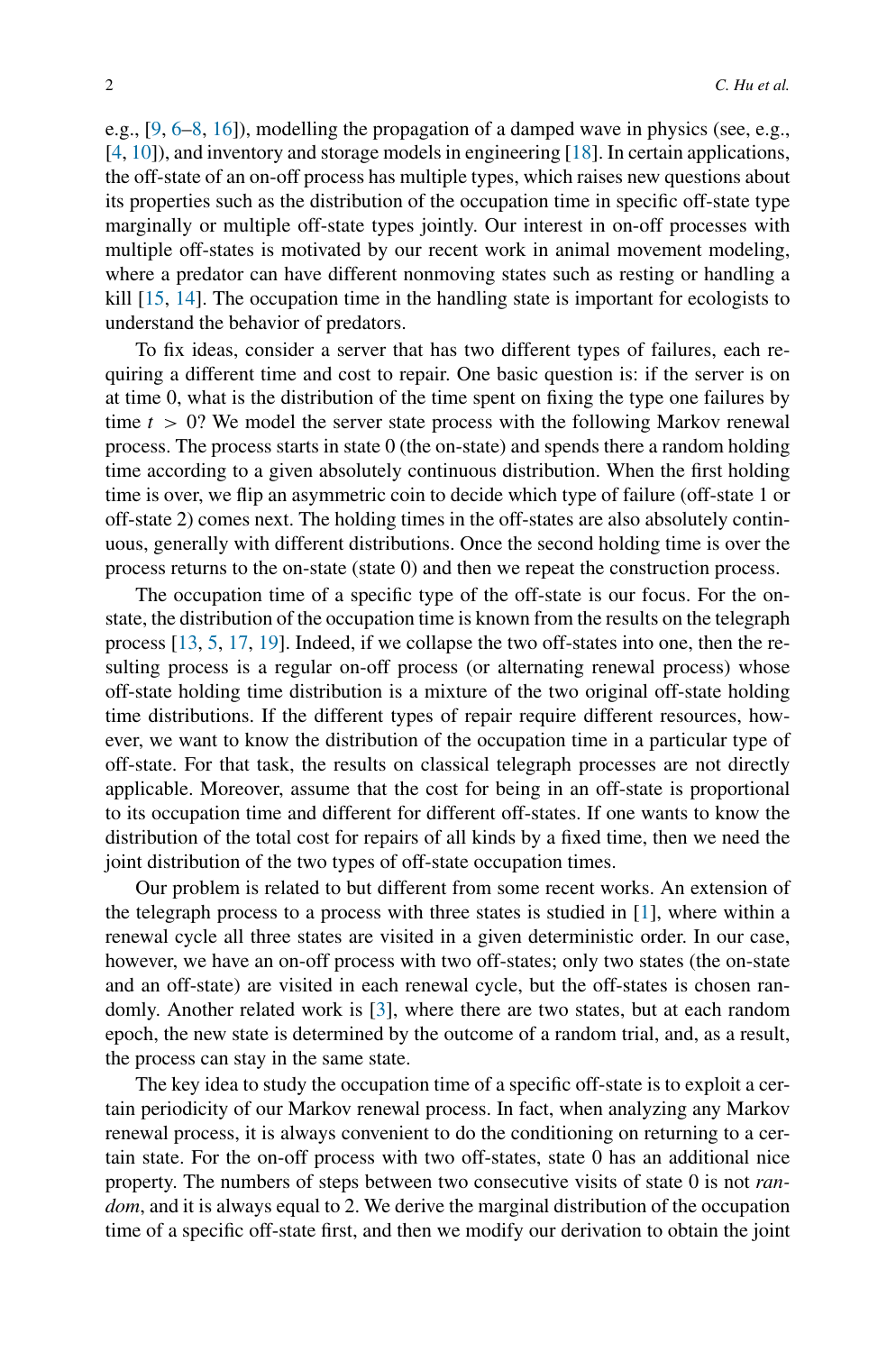distribution of the two off-state occupation times. Of course, one can get the marginal distribution by integrating the joint one. Our approach, however, is easier to follow.

This article is arranged as follows. In Section [2,](#page-2-0) the formal construction of on-off process with two off-states and the definition of its occupation time are provided. The marginal and joint distribution of off-states occupation time are derived in Section [3](#page-4-0) and [4.](#page-9-0) In Section [5,](#page-12-0) a special case with holding time modeled by Lévy distribution are discussed alongside with an application of server maintenance cost. Additional technical discussion is provided in Section [6.](#page-15-0)

## <span id="page-2-0"></span>**2 Algorithmic construction of on-off process with two off-states**

Suppose that we are given the following collection of independent sequences of nonnegative random variables:

- 1.  ${U_k}_{k\geq1}$  are independent identically distributed (iid) positive random variables with absolutely continuous cumulative distribution function (cdf)  $F_U$  and probability density function (pdf)  $f_U$  (these random variables will be used as the holding times when the server is up, state 0);
- 2.  ${S_k}_{k>1}$  are iid positive random variables with absolutely continuous cdf  $F_S$ and pdf  $f<sub>S</sub>$  (holding times when the server is down for short repairs, state 1);
- 3.  ${L_k}_{k>1}$  are iid positive random variables with absolutely continuous cdf  $F_L$ and pdf  $f_L$  (holding times when the server is down for long repairs, state 2);
- 4.  $\{\xi_k\}_{k>1}$  are iid random variables with  $Pr(\xi_k = 1) = p_1 > 0$  and  $Pr(\xi_k = 0) =$  $p_2 = 1 - p_1.$

Now, we present our construction of the on-off process with two off-states,  ${X(t)}$ ,  $t \geq 0$ , with state-space  $\{0, 1, 2\}$ .

- 1. Initialize with  $X(0) = 0$  and  $T_0 = 0$ .
- 2. For cycles  $i = 1, 2, ...$ 
	- (a) Let  $T_{2i-1} = U_i + T_{2i-2}$ , and  $X(t) = 0$  for all  $t \in [T_{2i-2}, T_{2i-1})$ .
	- (b) If  $\xi_i = 1$  then  $T_{2i} = T_{2i-1} + S_i$ , and  $X(t) = 1$  for all  $t \in [T_{2i-1}, T_{2i})$ ; otherwise,  $T_{2i} = T_{2i-1} + L_i$ , and  $X(t) = 2$  for all  $t \in [T_{2i-1}, T_{2i})$ .

That is, the process starts in state 0 and stays in this state  $U_1$  time units. Then it switches to state 1 or 2, which is decided by random variable *ξ*1. Depending on the value of  $\xi_1$ , it stays in state 1 or 2 for  $S_1$  or  $L_1$  time units, respectively. Then the process switches back to state 0. The first renewal cycle is finished, and then the procedure is repeated again. A realization of the on-off process is given in Figure [1.](#page-3-0)

Note also that  $T_n \to \infty$  with probability 1, because it is bounded from below by a sum of *n* iid positive random variables. This means that process  $X(t)$  is well-defined for all  $t > 0$ .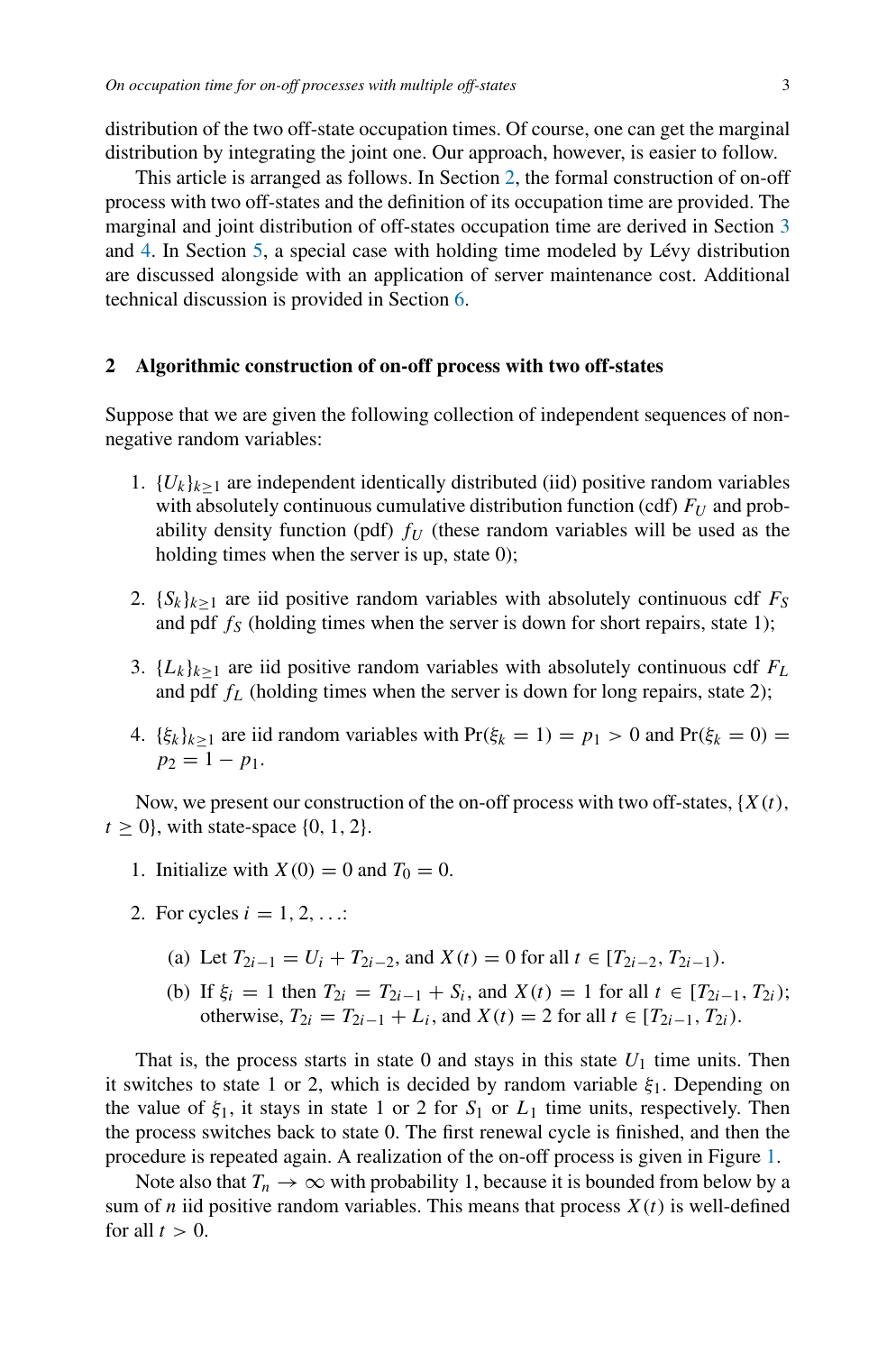<span id="page-3-0"></span>

**Fig. 1.** A realization (first three circles) of on-off process with  $\xi_1 = 1$ ,  $\xi_2 = 0$ ,  $\xi_3 = 0$ 

If all the holding times are exponentially distributed (with rates  $\lambda_i$ ,  $i = 0, 1, 2$ ), then  $X(t)$  is a continuous time Markov chain with the state space  $\{0, 1, 2\}$  and initial distribution  $Pr(X(0) = 0) = 1$ . Its transition rate matrix is given by

$$
\begin{pmatrix} -\lambda_0 & \lambda_0 p_1 & \lambda_0 p_2 \\ \lambda_1 & -\lambda_1 & 0 \\ \lambda_2 & 0 & -\lambda_2 \end{pmatrix}
$$

where again  $p_1$ ,  $p_2$ ,  $\lambda_0$ ,  $\lambda_1$ ,  $\lambda_2 > 0$  and  $p_1 + p_2 = 1$ .

The occupation times in state 0, state 1, and state 2 are, respectively,

$$
U(t) = \int_0^t 1_{\{X(s) = 0\}} ds,
$$
  
\n
$$
S(t) = \int_0^t 1_{\{X(s) = 1\}} ds,
$$
  
\n
$$
L(t) = \int_0^t 1_{\{X(s) = 2\}} ds.
$$

The corresponding defective marginal densities of  $S(t)$  and  $L(t)$  are denoted as

$$
p_{Sj}(s, t) = \Pr(S(t) \in ds, X(t) = j)/ds,
$$
  

$$
p_{Lj}(s, t) = \Pr(L(t) \in ds, X(t) = j)/ds,
$$

where  $t \geq 0$ ,  $0 < s < t$ ,  $j = 0, 1, 2$ . The defective joint two-dimensional density of *S(t)* and  $L(t)$  for  $u, v > 0, u + v < t$  is denoted as

$$
p_{SLj}(u, v, t) = \frac{1}{\mathrm{d}u \mathrm{d}v} \Pr(S(t) \in \mathrm{d}u, L(t) \in \mathrm{d}v, X(t) = j),
$$

where  $j = 0, 1, 2$ . The densities are defective in the following sense: since both occupation times  $S(t)$  and  $L(t)$  have an atom at 0, all three sums

$$
\sum_{j=0}^{2} \int_0^t p_{Sj}(s, t) ds = Pr(S(t) > 0) = 1 - Pr(S(t) = 0),
$$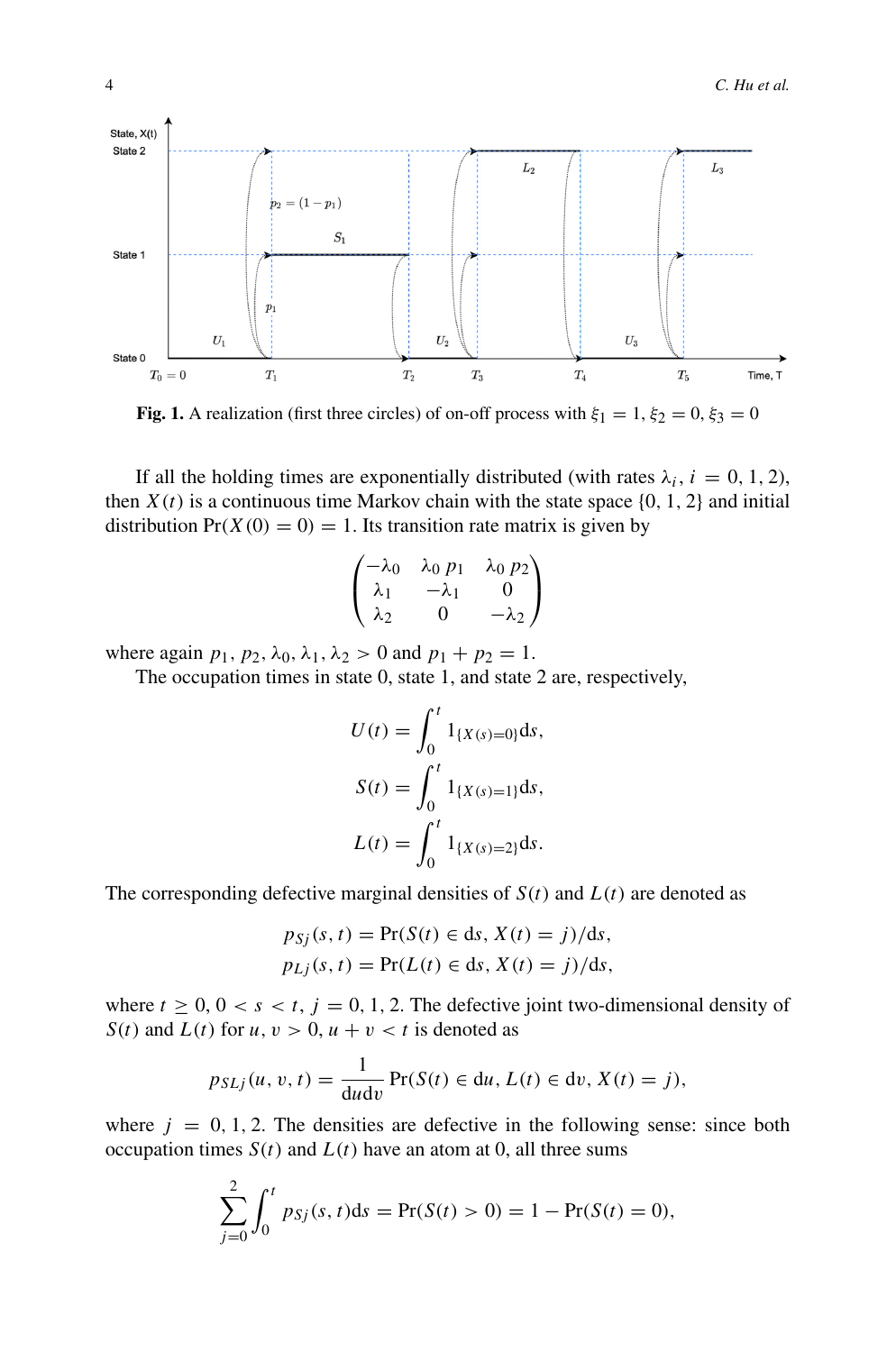$$
\sum_{j=0}^{2} \int_0^t p_{Lj}(s, t) ds = Pr(L(t) > 0) = 1 - Pr(L(t) = 0),
$$

and

$$
\sum_{j=0}^{2} \iint_{u,v>0, u+v 0, L(t) > 0)
$$
  
= 1 - Pr(S(t) = 0 or L(t) = 0)

are less than 1.

## <span id="page-4-0"></span>**3 Marginal distribution of occupation time of an off-state**

To derive the distribution of occupation time we will need some auxiliary random variables. Let  $N(t)$  be the number of cycles (or returns to the on-state) by time  $t$ . Formally, for  $n > 0$ ,

$$
N(t) = n \quad \text{iff} \quad T_{2n} \le t < T_{2n+2}.\tag{1}
$$

Finally, let  $D_k = \xi_k S_k + (1 - \xi_k)L_k$ ,  $k \ge 1$ . These random variables are associated with the off-state holding time of the regular on-off process when two off-states are combined.

Our formulas include convolutions of different distributions. We will use the following notation. If we are given a cdf  $G(\cdot)$  and its pdf  $g(\cdot)$ , then  $G^{(n)}(\cdot)$  denotes *n*-fold convolution of  $G(\cdot)$ , and  $g^{(n)}(\cdot)$  denotes the *n*-fold convolution of  $g(\cdot)$ . If we are given two cdfs  $G(\cdot)$  and  $H(\cdot)$  with pdfs  $g(\cdot)$  and  $h(\cdot)$ , then  $G * H(\cdot)$  denotes the convolution of cdfs  $G(\cdot)$  and  $H(\cdot)$ , and  $g * h(\cdot)$  denotes the convolution of pdfs  $g(\cdot)$ and  $h(\cdot)$ .

We also use the following conventions. Any summation over the empty set is 0. Zero-fold convolution  $G^{(0)}(·)$  is the cdf of a random variable that is equal to 0 with probability 1. Finally,  $g^{(k)} * h^{(0)}(.) = g^{(k)}(.)$  for any  $k \ge 1$ .

<span id="page-4-1"></span>**Theorem 1.** *Let*  $t > 0$  *and*  $0 < s < t$ *. Then* 

$$
Pr(S(t) = 0, X(t) = 0)
$$
  
= 
$$
\sum_{n=0}^{\infty} \left[ F_U^{(n)} * F_L^{(n)}(t) - F_U^{(n+1)} * F_L^{(n)}(t) \right] p_2^n,
$$
  
Pr(S(t) = 0, X(t) = 1) = 0,  
Pr(S(t) = 0, X(t) = 2)  
= 
$$
\sum_{n=0}^{\infty} \left[ F_U^{(n+1)} * F_L^{(n)}(t) - F_U^{(n+1)} * F_L^{(n+1)}(t) \right] p_2^{n+1},
$$

*and*

$$
p_{S0}(s,t) = \sum_{n=1}^{\infty} \sum_{k=1}^{n} {n \choose k} p_1^k p_2^{n-k} f_S^{(k)}(s)
$$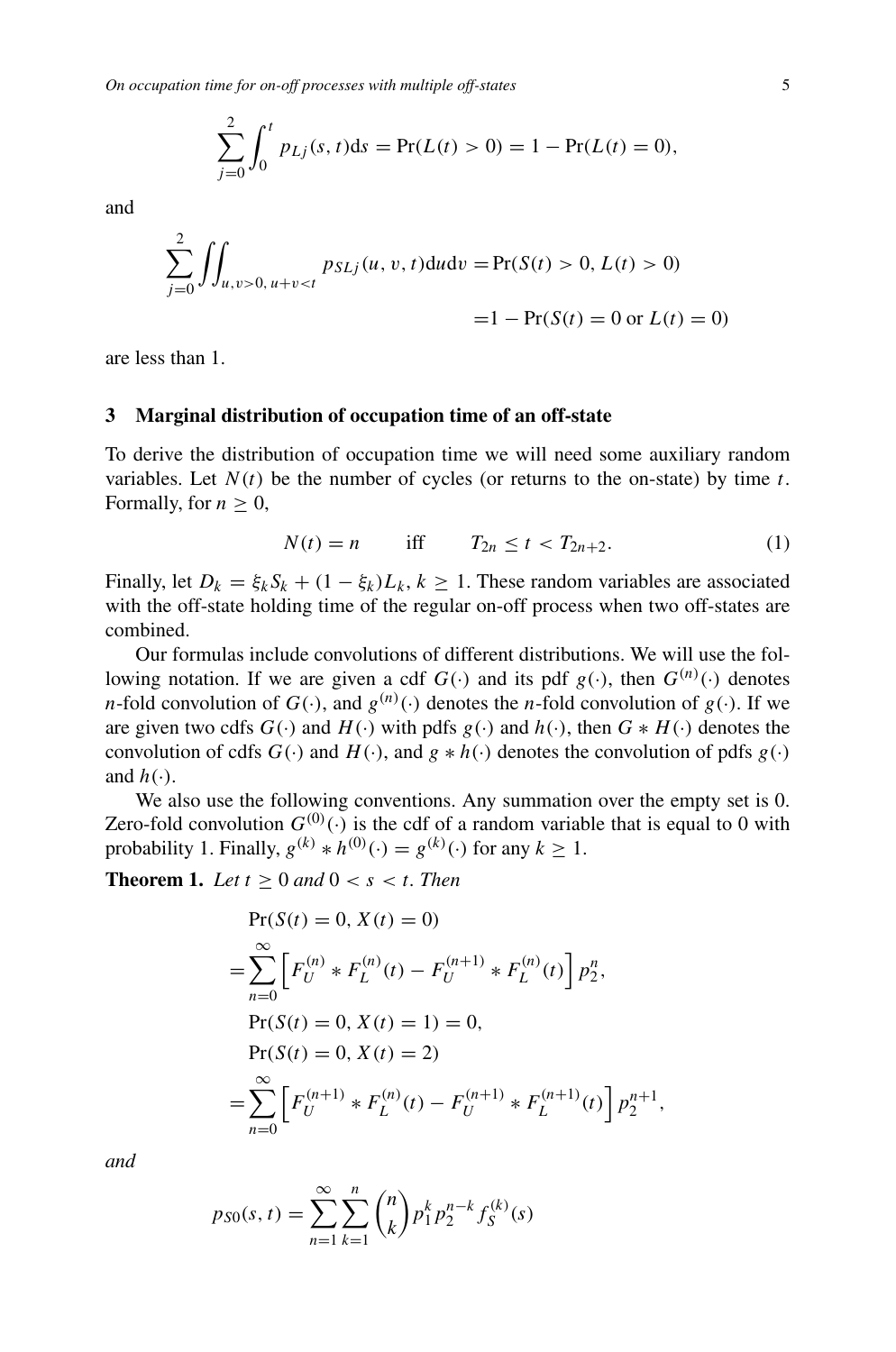6 *C. Hu et al.*

$$
\times \left[ F_U^{(n)} * F_L^{(n-k)}(t-s) - F_U^{(n+1)} * F_L^{(n-k)}(t-s) \right],
$$
  
\n
$$
p_{S1}(s,t) = \sum_{n=0}^{\infty} \sum_{k=0}^n {n \choose k} p_1^{k+1} p_2^{n-k} f_U^{(n+1)} * f_L^{(n-k)}(t-s)
$$
  
\n
$$
\times \left[ F_S^{(k)}(s) - F_S^{(k+1)}(s) \right],
$$
  
\n
$$
p_{S2}(s,t) = \sum_{n=1}^{\infty} \sum_{k=1}^n {n \choose k} p_1^k p_2^{n-k+1} f_S^{(k)}(s)
$$
  
\n
$$
\times \left[ F_U^{(n+1)} * F_L^{(n-k)}(t-s) - F_U^{(n+1)} * F_L^{(n-k+1)}(t-s) \right].
$$

**Proof.** Recall that  $\{\xi_k\}_{k\geq 1}$  are independent as defined in Section [2.](#page-2-0) First, note the distribution of  $S(t)$  has an atom. Indeed, if  $U_1 > t$  or all the failures that occur before *t* are of the second type, then  $S(t) = 0$ . More specifically, by conditioning on the number of returns to the on-state,  $N(t)$ , we obtain that

$$
Pr(S(t) = 0, X(t) = 0)
$$
  
\n
$$
= \sum_{n=0}^{\infty} Pr(S(t) = 0, X(t) = 0, N(t) = n)
$$
  
\n
$$
= Pr(U_1 > t) + \sum_{n=1}^{\infty} Pr\left(\sum_{j=1}^{n} (U_j + L_j) \le t, \sum_{j=1}^{n} \xi_j = 0\right)
$$
  
\n
$$
= Pr(U_1 > t) + \sum_{n=1}^{\infty} Pr\left(\sum_{j=1}^{n} (U_j + L_j) \le t, \sum_{j=1}^{n} \xi_j = 0\right)
$$
  
\n
$$
= Pr(U_1 > t) + \sum_{n=1}^{\infty} Pr\left(\sum_{j=1}^{n} (U_j + L_j) \le t, \sum_{j=1}^{n} \xi_j = t\right)
$$
  
\n
$$
= Pr(U_1 > t) + \sum_{n=1}^{\infty} Pr\left(\sum_{j=1}^{n} U_j + \sum_{j=1}^{n} L_j \le t\right)
$$
  
\n
$$
- Pr\left(\sum_{j=1}^{n+1} U_j + \sum_{j=1}^{n} L_j \le t\right) \mid p_2^n
$$
  
\n
$$
= (1 - F_U(t))
$$
  
\n
$$
+ \sum_{n=1}^{\infty} \left[ F_U^{(n)} * F_L^{(n)}(t) - F_U^{(n+1)} * F_L^{(n)}(t) \right] p_2^n
$$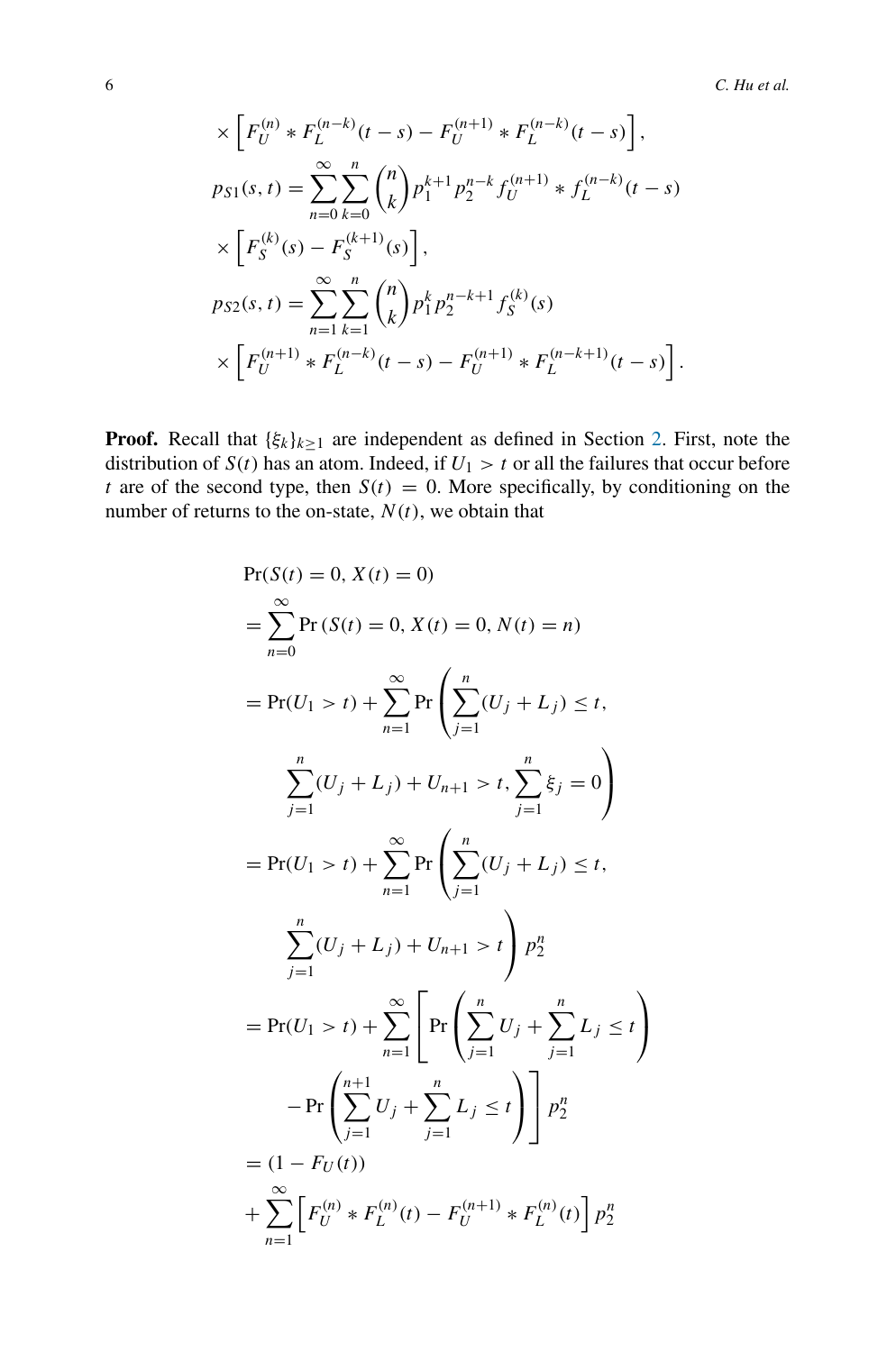*On occupation time for on-off processes with multiple off-states* 7

$$
= \sum_{n=0}^{\infty} \left[ F_U^{(n)} * F_L^{(n)}(t) - F_U^{(n+1)} * F_L^{(n)}(t) \right] p_2^n.
$$

Next, again by conditioning on  $N(t)$ , we get that, for  $0 < s < t$ ,

$$
Pr(S(t) \in ds, X(t) = 0)
$$
  
= 
$$
\sum_{n=1}^{\infty} Pr(S(t) \in ds, X(t) = 0, N(t) = n).
$$

Note that the summation starts from 1, because  $X(t) = 0$  and  $N(t) = 0$  implies that  $U_1 > t$ , and, therefore,  $S(t) = 0$ .

The next step is to fix the number of switches to failures of type 1. Since the total numbers of switches is  $n$  and there is at least one failure of type 1, we have

$$
\Pr(S(t) \in ds, X(t) = 0, N(t) = n)
$$
  
=  $\sum_{k=1}^{n} \Pr\left(S(t) \in ds, X(t) = 0, N(t) = n, \sum_{j=1}^{n} \xi_j = k\right).$ 

Because

$$
X(t) = 0, N(t) = n
$$
  
iff  

$$
\sum_{j=1}^{n} (U_j + D_j) \le t, \sum_{j=1}^{n} (U_j + D_j) + U_{n+1} > t,
$$

and it really does not matter during which cycles the switches to failures of type 1 occur, we find that

$$
\Pr\left(S(t) \in ds, X(t) = 0, N(t) = n, \sum_{j=1}^{n} \xi_j = k\right)
$$
\n
$$
= \Pr\left(S(t) \in ds, \sum_{j=1}^{n} (U_j + D_j) \le t, \sum_{j=1}^{n} (U_j + D_j) + U_{n+1} > t, \sum_{j=1}^{n} \xi_j = k\right)
$$
\n
$$
= {n \choose k} \Pr\left(S(t) \in ds, \sum_{j=1}^{n} (U_j + D_j) \le t, \sum_{j=1}^{n} \xi_j = k, \sum_{j=k+1}^{n} \xi_j = 0\right).
$$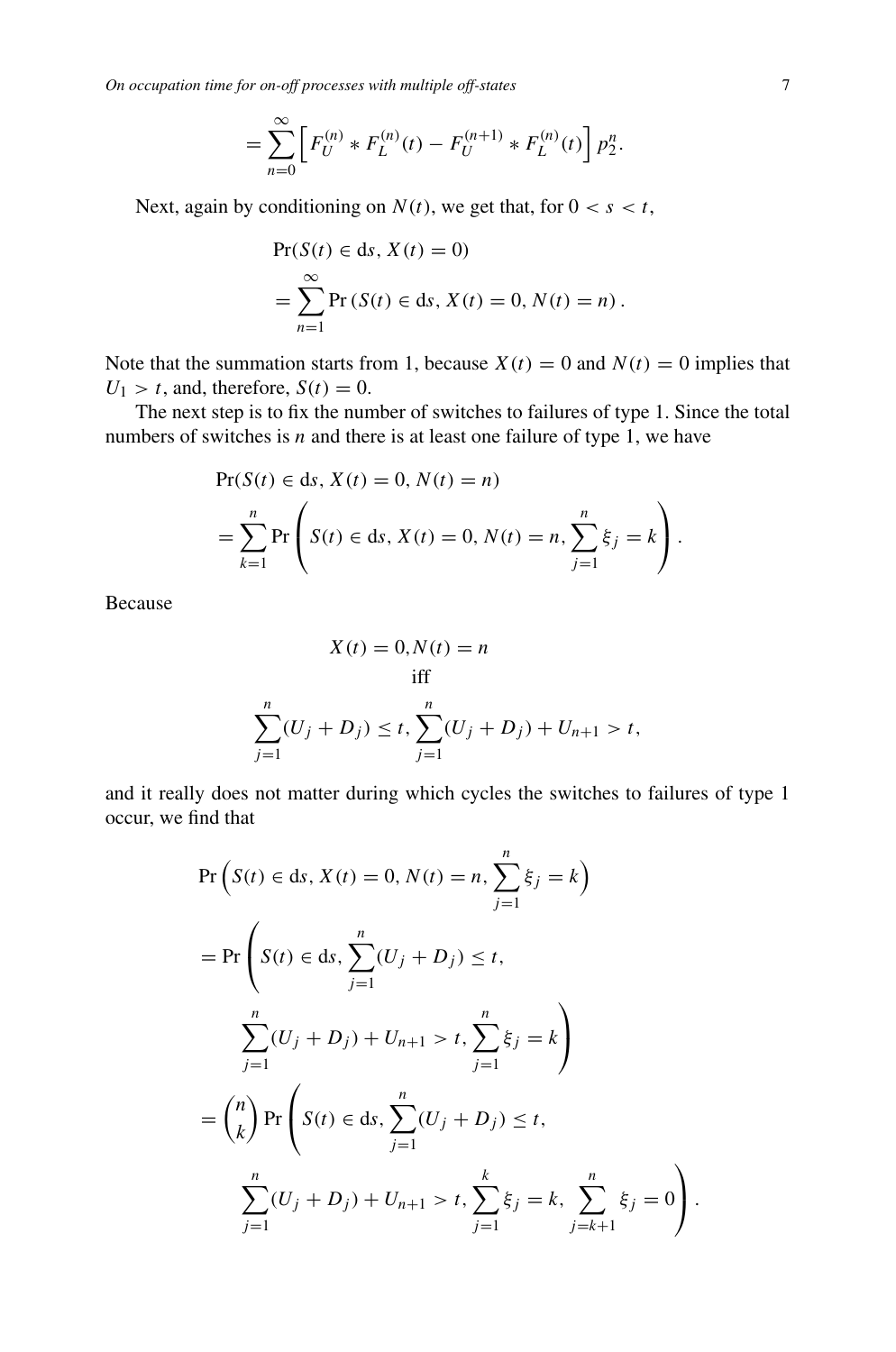Next, observe that in this case  $S(t) = \sum_{j=1}^{k} S_j$ . Using independence between  $\{\xi_k\}_{k \geq 1}$ and the holding time sequences we have

$$
\Pr\left(S(t) \in ds, X(t) = 0, N(t) = 0, \sum_{j=1}^{n} \xi_j = k\right)
$$
\n
$$
= {n \choose k} p_1^k p_2^{n-k}
$$
\n
$$
\times \Pr\left(\sum_{j=1}^k S_j \in ds, \sum_{j=1}^n U_j + \sum_{j=1}^k S_j + \sum_{j=k+1}^n L_j \le t, \sum_{j=1}^{n+1} U_j + \sum_{j=1}^k S_j + \sum_{j=k+1}^n L_j > t\right)
$$
\n
$$
= {n \choose k} p_1^k p_2^{n-k}
$$
\n
$$
\times \Pr\left(\sum_{j=1}^k S_j \in ds, \sum_{j=1}^n U_j + \sum_{j=k+1}^n L_j \le t - s, \sum_{j=1}^{n+1} U_j + \sum_{j=k+1}^n L_j > t - s\right).
$$

Finally, independence of holding time sequences gives us that

$$
\Pr\left(\sum_{j=1}^{k} S_j \in ds, \sum_{j=1}^{n} U_j + \sum_{j=k+1}^{n} L_j \le t - s, \sum_{j=1}^{n+1} U_j + \sum_{j=k+1}^{n} L_j > t - s\right)
$$
  
= 
$$
\Pr\left(\sum_{j=1}^{k} S_j \in ds\right) \left[\Pr\left(\sum_{j=1}^{n} U_j + \sum_{j=k+1}^{n} L_j \le t - s\right) - \Pr\left(\sum_{j=1}^{n+1} U_j + \sum_{j=k+1}^{n} L_j \le t - s\right)\right]
$$
  
= 
$$
f_S^{(k)}(s)
$$
  

$$
\times \left[F_U^{(n)} * F_L^{(n-k)}(t - s) - F_U^{(n+1)} * F_L^{(n-k)}(t - s)\right] ds.
$$

Now let us consider the case when  $X(t) = 1$  (at time *t* the server is down for a short repair). One difference is that there is no atom in this case. As before, for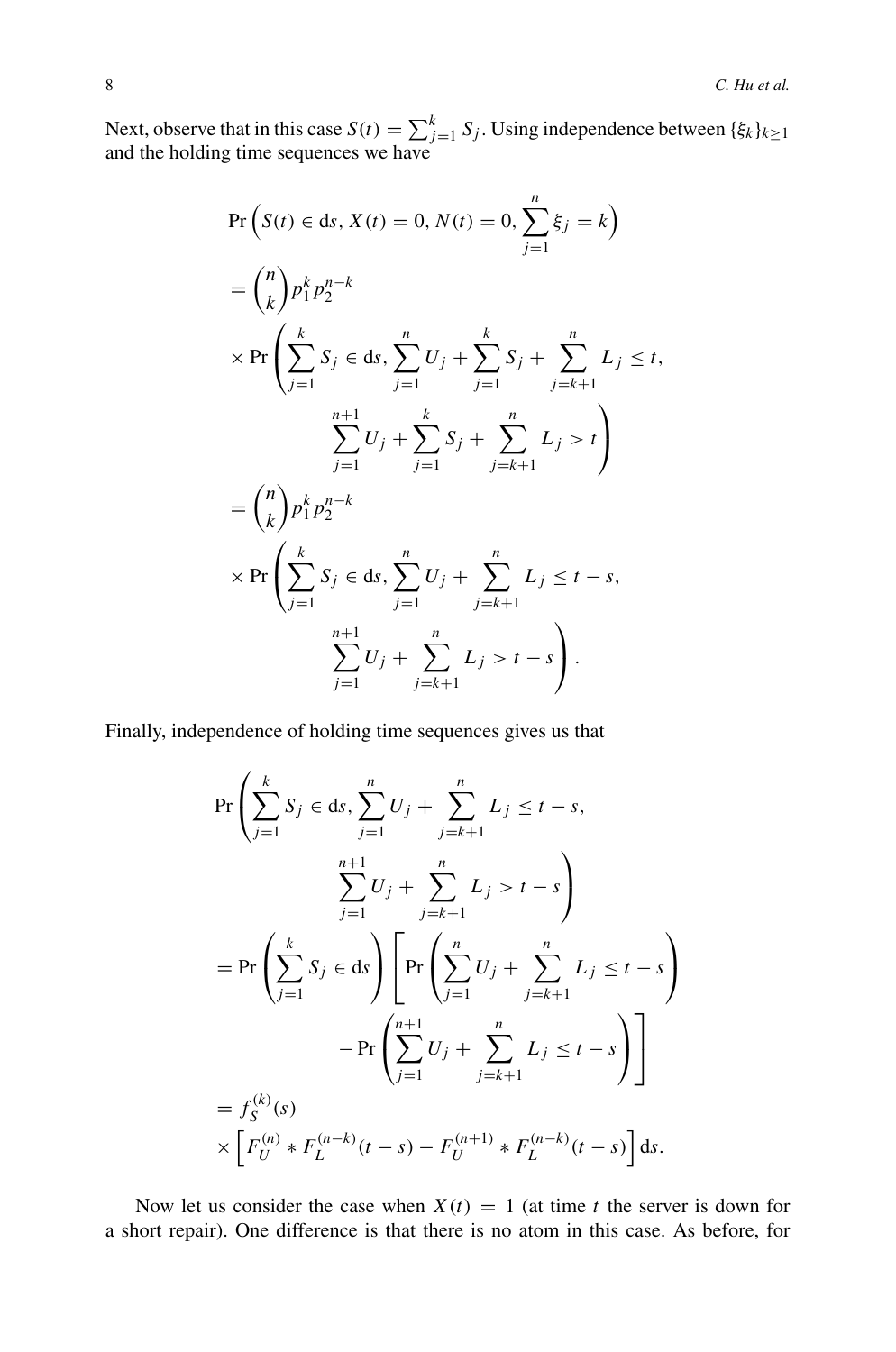# $0 < s < t$  we have

$$
\Pr(S(t) \in ds, X(t) = 1)
$$
  
=  $\sum_{n=0}^{\infty} \Pr(S(t) \in ds, X(t) = 1, N(t) = n)$   
=  $\sum_{n=0}^{\infty} \sum_{k=0}^{n} \Pr\left(S(t) \in ds, X(t) = 1, N(t) = n, \sum_{j=1}^{n} \xi_j = k, \xi_{n+1} = 1\right)$   
=  $\sum_{n=0}^{\infty} \sum_{k=0}^{n} {n \choose k} \Pr\left(S(t) \in ds, X(t) = 1, N(t) = n, \sum_{j=1}^{k} \xi_j = k, \sum_{j=k+1}^{n} \xi_j = 0, \xi_{n+1} = 1\right).$ 

Note that event

$$
\left\{ S(t) \in ds, X(t) = 1, N(t) = n, \sum_{j=1}^{k} \xi_j = k, \right\}
$$

$$
\sum_{j=k+1}^{n} \xi_j = 0, \xi_{n+1} = 1 \right\}
$$

can be rewritten as

$$
\left\{S(t) \in ds, \sum_{j=1}^{n+1} U_j + \sum_{j=1}^k S_j + \sum_{j=k+1}^n L_j \le t, \sum_{j=1}^{n+1} U_j + \sum_{j=1}^k S_j + \sum_{j=k+1}^n L_j + S_{n+1} > t, \sum_{j=1}^k \xi_j = k, \sum_{j=k+1}^n \xi_j = 0, \xi_{n+1} = 1\right\}.
$$

Since  $S(t) = t - \sum_{j=1}^{n+1} U_j - \sum_{j=k+1}^{n} L_j$ , we finally obtain

$$
Pr(S(t) \in ds, X(t) = 1)
$$
  
= 
$$
\sum_{n=0}^{\infty} \sum_{k=0}^{n} {n \choose k} p_1^{k+1} p_2^{n-k} Pr\left(\sum_{j=1}^{n+1} U_j + \sum_{j=k+1}^{n} L_j \in t - ds\right),
$$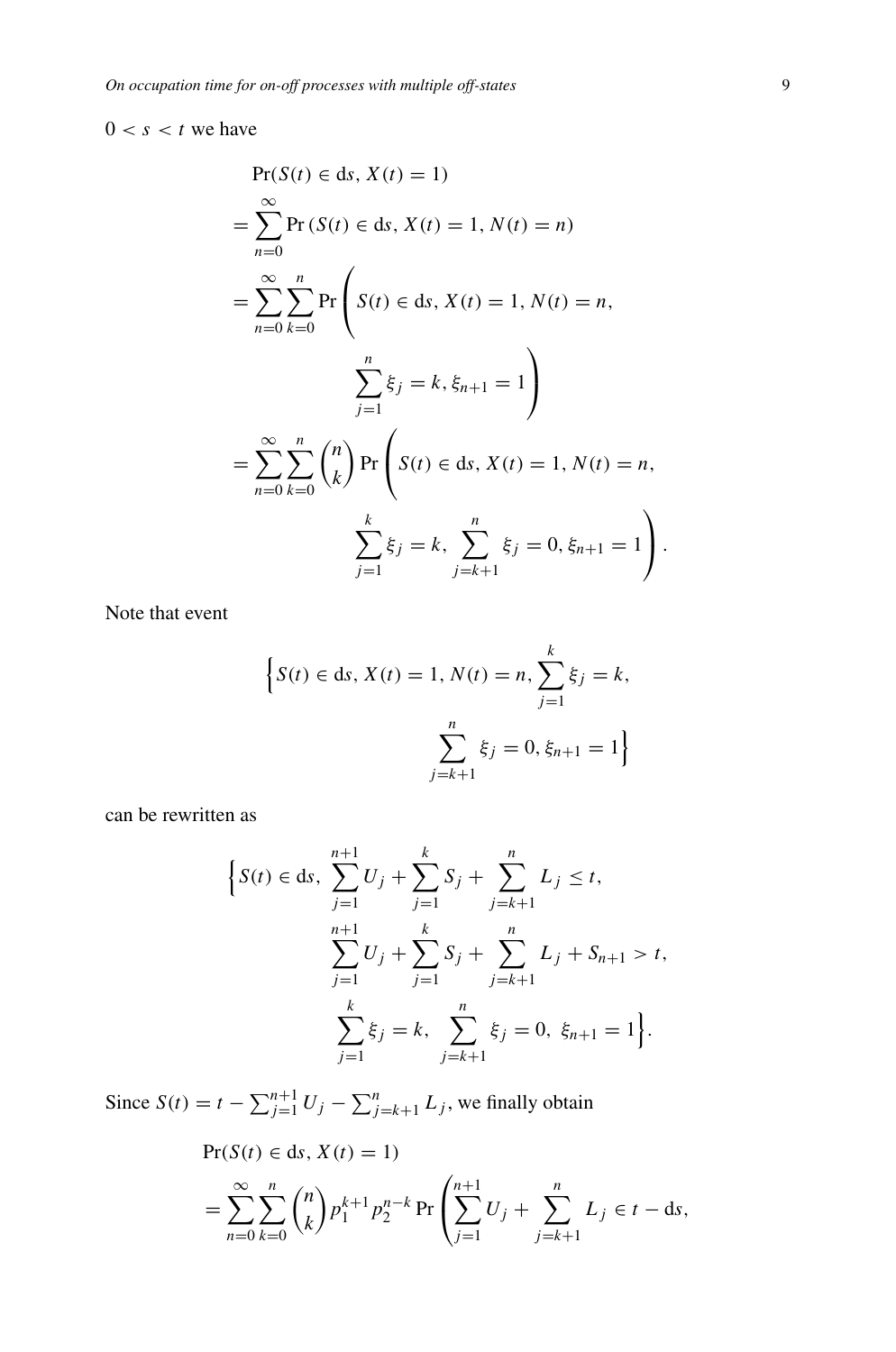$$
\sum_{j=1}^{k} S_j \le s, \sum_{j=1}^{k} S_j + S_{n+1} > s
$$

$$
= \sum_{n=0}^{\infty} \sum_{k=0}^{n} {n \choose k} p_1^{k+1} p_2^{n-k} f_U^{(n+1)} * f_L^{(n-k)}(t-s)
$$

$$
\times \left[ F_S^{(k)}(s) - F_S^{(k+1)}(s) \right] ds.
$$

The other formulas can be derived in a similar way.

Theorem [1](#page-4-1) gives us the distribution of occupation time in state 1. Since both offstates enter our story in a completely symmetric way, the formulas for the occupation time in state 2 can be obtained by interchanging state 1 and 2 in Theorem [1.](#page-4-1)

### <span id="page-9-0"></span>**4 Joint distribution of off-state occupation times**

As mentioned in the introduction, if we are interested in the distribution of the total cost, then we need the joint distribution of off-state occupation times. More specifically, assume that the total cost  $C(t)$  is a linear function of occupation times, that is,

$$
C(t) = \alpha_0 U(t) + \alpha_1 S(t) + \alpha_2 L(t),
$$

where  $\alpha_0$ ,  $\alpha_1$ , and  $\alpha_2$  are positive constants representing the maintenance cost per unit of time for state 0, 1, and 2, respectively. Then the distribution of  $C(t)$  is fully determined by the joint distribution of  $S(t)$  and  $L(t)$ . Note that we do not need the joint distribution of all three occupation times, because  $U(t) = t - S(t) - L(t)$ .

Let us also note here that the cost function process  $\{C(t), t \geq 0\}$  is similar to what is know in the literature as *integrated telegraph process*. Indeed, *C(t)* is a linearly increasing process. It goes up with velocity  $\alpha_0$ , if  $X(t)$  is in state 0. When the process  $X(t)$  switches to one of two off-states, it goes up either with velocity  $α_0$  or *α*<sup>2</sup> (depending on an off-state).

Since both  $S(t)$  and  $L(t)$  have atoms at 0, for every value of  $X(t)$  we have four cases: (1) both occupation times are 0; (2)  $S(t) = 0$ ,  $L(t) > 0$ ; (3)  $S(t) > 0$ ,  $L(t) = 0$ ; and (4) both  $S(t)$  and  $L(t)$  are strictly greater than 0. In total, we have 12 formulas. Some of them are trivial. For instance, event  ${S(t) = 0, X(t) = 1}$  has probability 0, therefore, the corresponding defective one-dimensional density of  $L(t)$ is also 0. Moreover, since there is a certain symmetry between  $S(t)$  and  $L(t)$ , some formulas can be found by interchanging state 1 and 2. That is why in the following theorem we have only 5 formulas.

<span id="page-9-1"></span>**Theorem 2.** Let  $u, v > 0$  and  $u + v < t$ . Then

$$
Pr(S(t) = 0, L(t) = 0, X(t) = 0) = 1 - F_U(t),
$$
  
\n
$$
Pr(S(t) = 0, L(t) \in dv, X(t) = 0)/dv
$$
  
\n
$$
= \sum_{n=1}^{\infty} f_L^n(v) \left[ F_U^{(n)}(t - v) - F_U^{(n+1)}(t - v) \right] p_2^n,
$$

 $\Box$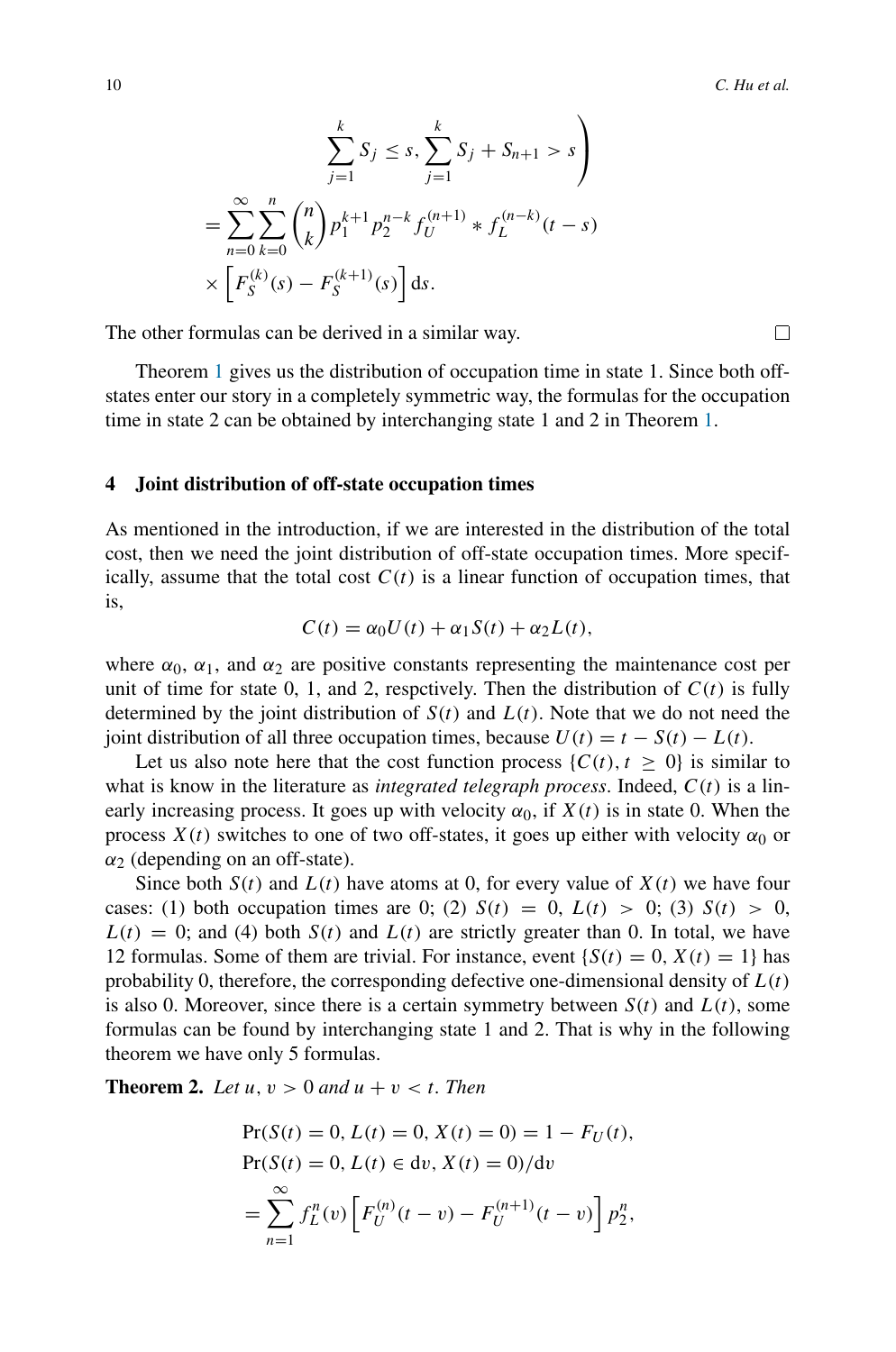$$
\Pr(S(t) \in du, L(t) = 0, X(t) = 1) / du
$$
  
= 
$$
\sum_{n=0}^{\infty} p_1^{n+1} f_U^{(n+1)}(t-u) \left[ F_S^{(n)}(u) - F_S^{(n+1)}(u) \right],
$$

*and*

$$
p_{SL0}(u, v, t) = \sum_{n=1}^{\infty} \sum_{k=1}^{n-1} {n \choose k} p_1^k p_2^{n-k} f_S^{(k)}(u) f_L^{(n-k)}(v)
$$
  
 
$$
\times \left[ F_U^{(n)}(t - u - v) - F_U^{(n+1)}(t - u - v) \right],
$$
  
\n
$$
p_{SL1}(u, v, t) = \sum_{n=0}^{\infty} \sum_{k=0}^{n-1} {n \choose k} p_1^{k+1} p_2^{n-k}
$$
  
\n
$$
\times f_U^{(n+1)}(t - u - v) f_L^{(n-k)}(v) \left[ F_S^{(k)}(u) - F_S^{(k+1)}(u) \right].
$$

**Proof.** We will only derive the formula for  $p_{SL1}(u, v, t)$ . The remaining formulas can be obtained by similar modifications of the proof of Theorem [1.](#page-4-1)

As before, we start with partitioning with respect to events  $\{N(t) = n\}$ . More specifically, for  $u, v > 0$  and  $0 < u + v < t$  we have

$$
p_{SL1}(u, v, t) du dv
$$
  
=  $\sum_{n=0}^{\infty} \Pr (S(t) \in du, L(t) \in dv, X(t) = 1, N(t) = n)$   
=  $\sum_{n=0}^{\infty} \sum_{k=0}^{n-1} \Pr \left( S(t) \in du, L(t) \in dv, X(t) = 1, \right)$   
 $N(t) = n, \sum_{j=1}^{n} \xi_j = k, \xi_{n+1} = 1$   
=  $\sum_{n=0}^{\infty} \sum_{k=0}^{n-1} {n \choose k} \Pr \left( S(t) \in du, L(t) \in dv, X(t) = 1, \right)$   
 $N(t) = n, \sum_{j=1}^{k} \xi_j = k, \sum_{j=k+1}^{n} \xi_j = 0, \xi_{n+1} = 1$ .

Note that now the upper limit of the inner summation is  $n - 1$ , because  $\sum_{j=1}^{n} \xi_j = n$ and  $\xi_{n+1} = 1$  implies that  $L(t) = 0$ .

Next, observe that event

$$
\left\{ S(t) \in du, L(t) \in dv, X(t) = 1, N(t) = n, \atop \sum_{j=1}^{k} \xi_j = k, \sum_{j=k+1}^{n} \xi_j = 0, \xi_{n+1} = 1 \right\}
$$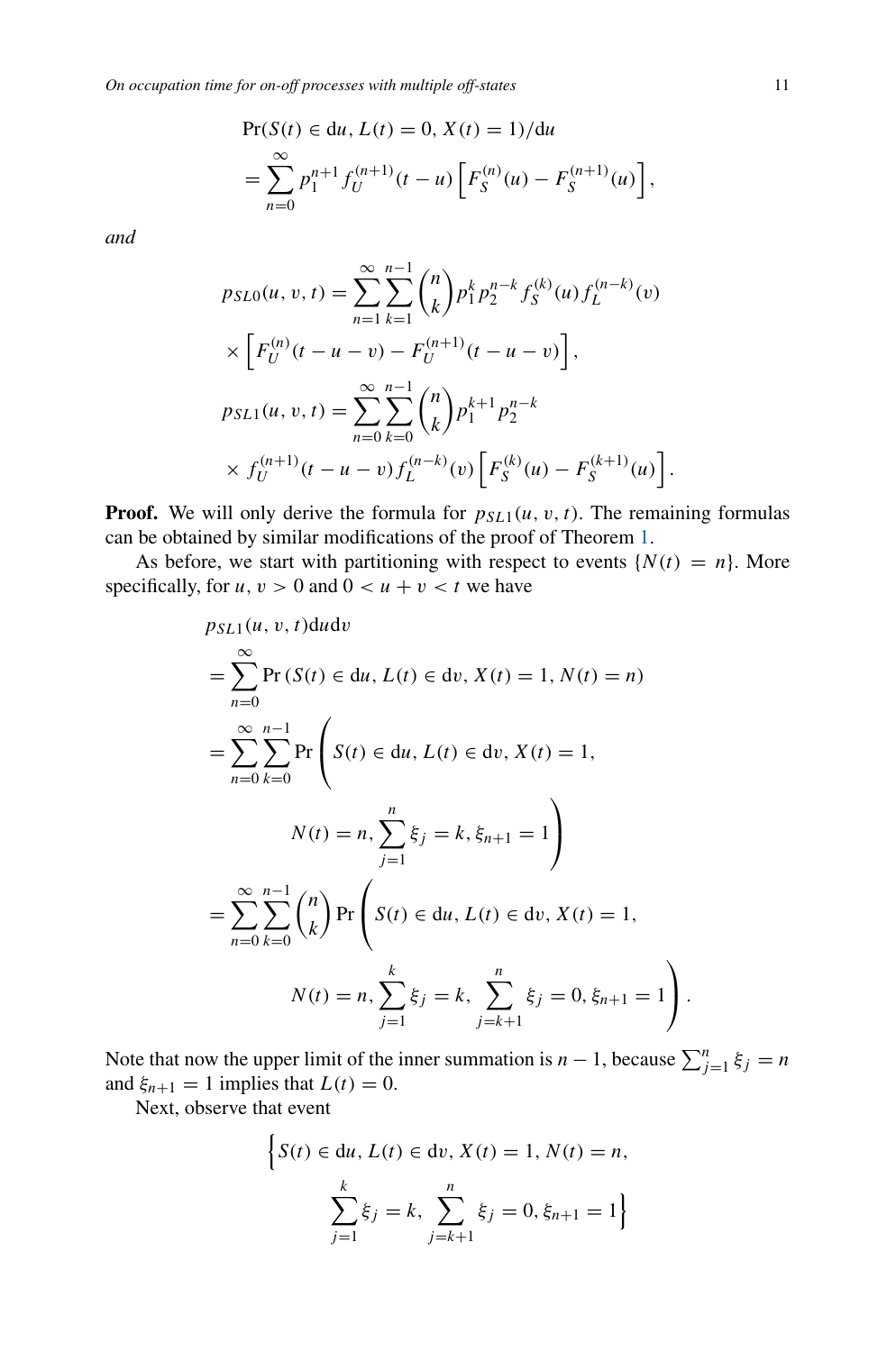can be rewritten as

$$
\left\{S(t) \in du, L(t) \in dv, \sum_{j=1}^{n+1} U_j + \sum_{j=1}^k S_j + \sum_{j=k+1}^n L_j \le t, \sum_{j=1}^{n+1} U_j + \sum_{j=1}^k S_j + \sum_{j=k+1}^n L_j + S_{n+1} > t, \sum_{j=1}^k \xi_j = k, \sum_{j=k+1}^n \xi_j = 0, \xi_{n+1} = 1\right\}.
$$

Finally, taking into account that in the case when  $\{X(t) = 1\}$  occupation time  $S(t) =$  $t - \sum_{j=1}^{n+1} U_j - \sum_{j=k+1}^{n} L_j$  and occupation time  $L(t) = \sum_{j=k+1}^{n} L_j$ , we get that

$$
p_{SL1}(u, v, t) du dv = \sum_{n=0}^{\infty} \sum_{k=0}^{n-1} {n \choose k} p_1^{k+1} p_2^{n-k}
$$
  
\n
$$
\times \Pr \left( \sum_{j=1}^{n+1} U_j \in t - du - dv, \sum_{j=1}^{n} S_j \le u, \sum_{j=1}^{k} S_j + S_{n+1} > u \right)
$$
  
\n
$$
= \sum_{n=0}^{\infty} \sum_{k=0}^{n-1} {n \choose k} p_1^{k+1} p_2^{n-k} f_U^{(n+1)}(t - u - v) f_L^{(n-k)}(v)
$$
  
\n
$$
\times \left[ F_S^{(k)}(u) - F_S^{(k+1)}(u) \right] du dv.
$$

One can verify now that, for instance,

$$
p_{S1}(u,t) = \sum_{n=0}^{\infty} p_1^{n+1} f_U^{(n+1)}(t-u) \left[ F_S^{(n)}(u) - F_S^{(n+1)}(u) \right] + \int_0^{t-u} p_{SL}(u,v,t) \mathrm{d}v.
$$

Using symmetry between  $S(t)$  and  $L(t)$ , we also can get that

$$
p_{SL2}(u, v, t) = \sum_{n=0}^{\infty} \sum_{k=0}^{n-1} {n \choose k} p_2^{k+1} p_1^{n-k}
$$
  
 
$$
\times f_U^{(n+1)}(t - u - v) f_S^{(n-k)}(u) \left[ F_L^{(k)}(v) - F_L^{(k+1)}(v) \right].
$$

**Remark [1](#page-4-1).** Theorem 1 and Theorem [2](#page-9-1) can be generalized to the multiple off-states case. We give an example for three off-states here. Define iid random variables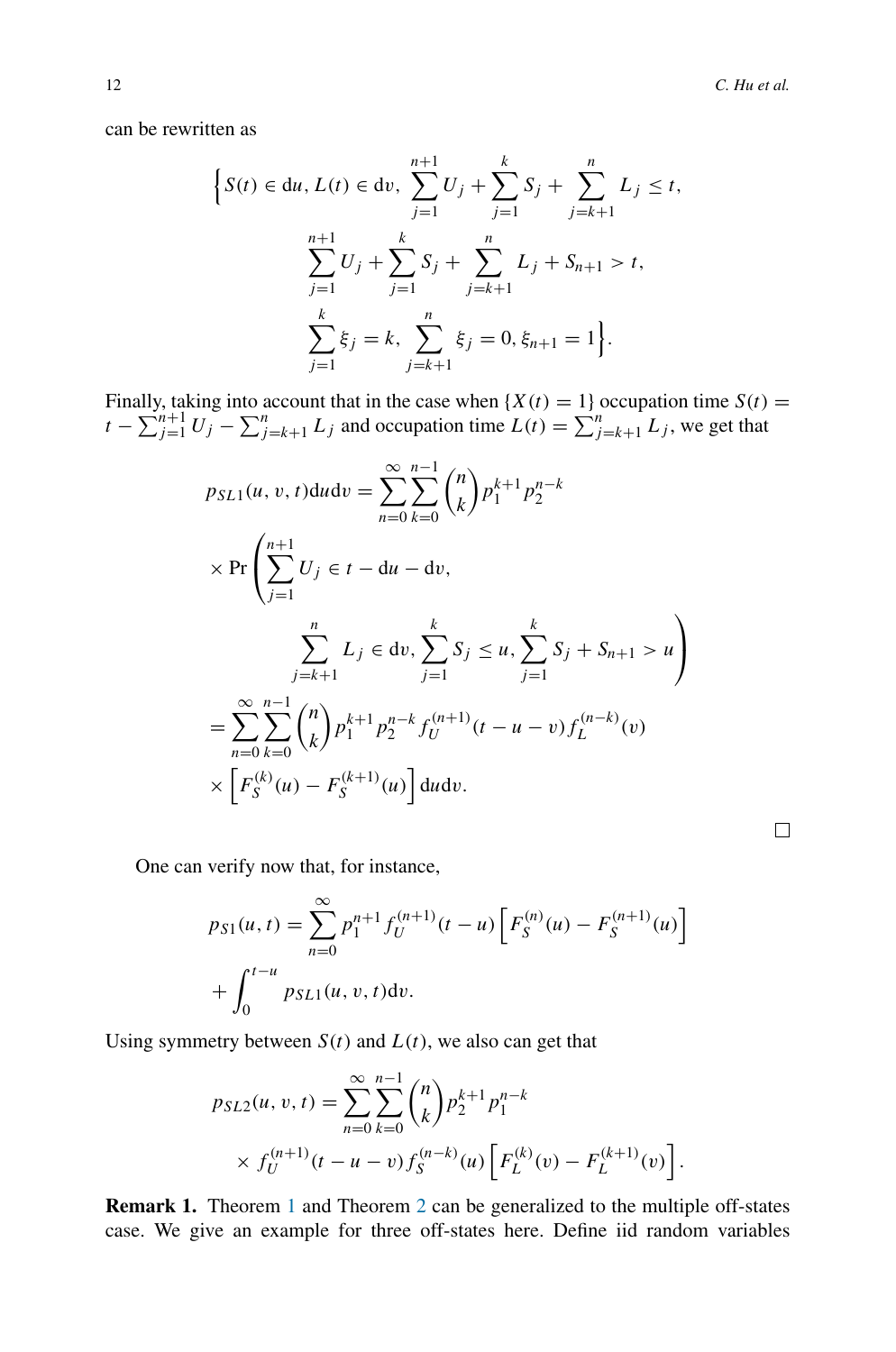${M_k}_{k>1}$  with cumulative distribution  $F_M$  and probability density function  $f_M$ , as the holding times for the 3rd off-state (medium repair). Then, {*ξk*}*k*≥<sup>1</sup> will change to iid random variables with  $Pr(\xi_k = S) = p_1, Pr(\xi_k = L) = p_2, Pr(\xi_k = M) = p_3$ , and  $p_1 + p_2 + p_3 = 1$ . Accordingly, the occupation time in the 3rd off-state is  $M(t) = \int_0^t 1\{X(s) = 3\}ds$ . By the same technique, we can get the marginal and joint distribution of the occupation times. The only difference is that binomial probabilities are replaced with multinomial ones. For example,

$$
p_{S0}(s, t) = \Pr(S(t) \in ds, X(t) = 0) / ds
$$
  
= 
$$
\sum_{n=1}^{\infty} \sum_{k=1}^{n} \sum_{k^*=0}^{n-k} {n \choose k} {n-k \choose k^*} p_1^k p_2^{k^*} p_3^{n-k-k^*} f_S^{(k)}(s)
$$
  

$$
\times \left[ F_U^{(n)} * F_L^{(k^*)} * F_M^{(n-k-k^*)}(t-s) - F_U^{(n+1)} * F_L^{(k^*)} * F_M^{(n-k-k^*)}(t-s) \right],
$$

and

$$
p_{SLM1}(u, v, w; t)
$$
  
= Pr(S(t)  $\in du$ ,  $L(t) \in dv$ ,  $M(t) \in dw$ ,  $X(t) = 1$ )/dudvdw  
= 
$$
\sum_{n=0}^{\infty} \sum_{k=0}^{n-1} \sum_{k^*=1}^{n-k-1} {n \choose k} {n-k \choose k^*} p_1^k p_2^{k^*} p_3^{n-k-k^*}
$$
  
 $\times f_U^{(n+1)}(t - v - w - u) f_L^{(k^*)}(v) f_M^{(n-k-k^*)}(w)$   
 $\times \left[ F_S^{(k)}(u) - F_S^{(k+1)}(u) \right].$ 

All other formulas can be derived similarly.

## <span id="page-12-0"></span>**5 Special case: Lévy distribution**

In this section we consider a special case when all the holding times have the Lévy distribution (with location parameter 0 and possibly different scale parameters). The Lévy distribution with scale parameter  $c^2$  has pdf

$$
g_c(x) = \frac{c}{\sqrt{2\pi}} \frac{e^{-\frac{c^2}{2x}}}{x^{3/2}}, \quad x > 0,
$$

and cdf

$$
G_c(x) = \frac{2}{\sqrt{\pi}} \int_{\frac{c}{\sqrt{2x}}}^{\infty} e^{-t^2} dt, \quad x > 0.
$$

The Lévy distribution is heavy-tailed with infinite expectation. The median is given by  $0.5c^2$  (erfc<sup>-1</sup> $(0.5)$ )<sup>-2</sup> ≈ 2.198112*c*<sup>2</sup>, where erfc is the complementary error function:

$$
\operatorname{erfc}(x) = \frac{2}{\sqrt{\pi}} \int_x^{\infty} e^{-t^2} dt.
$$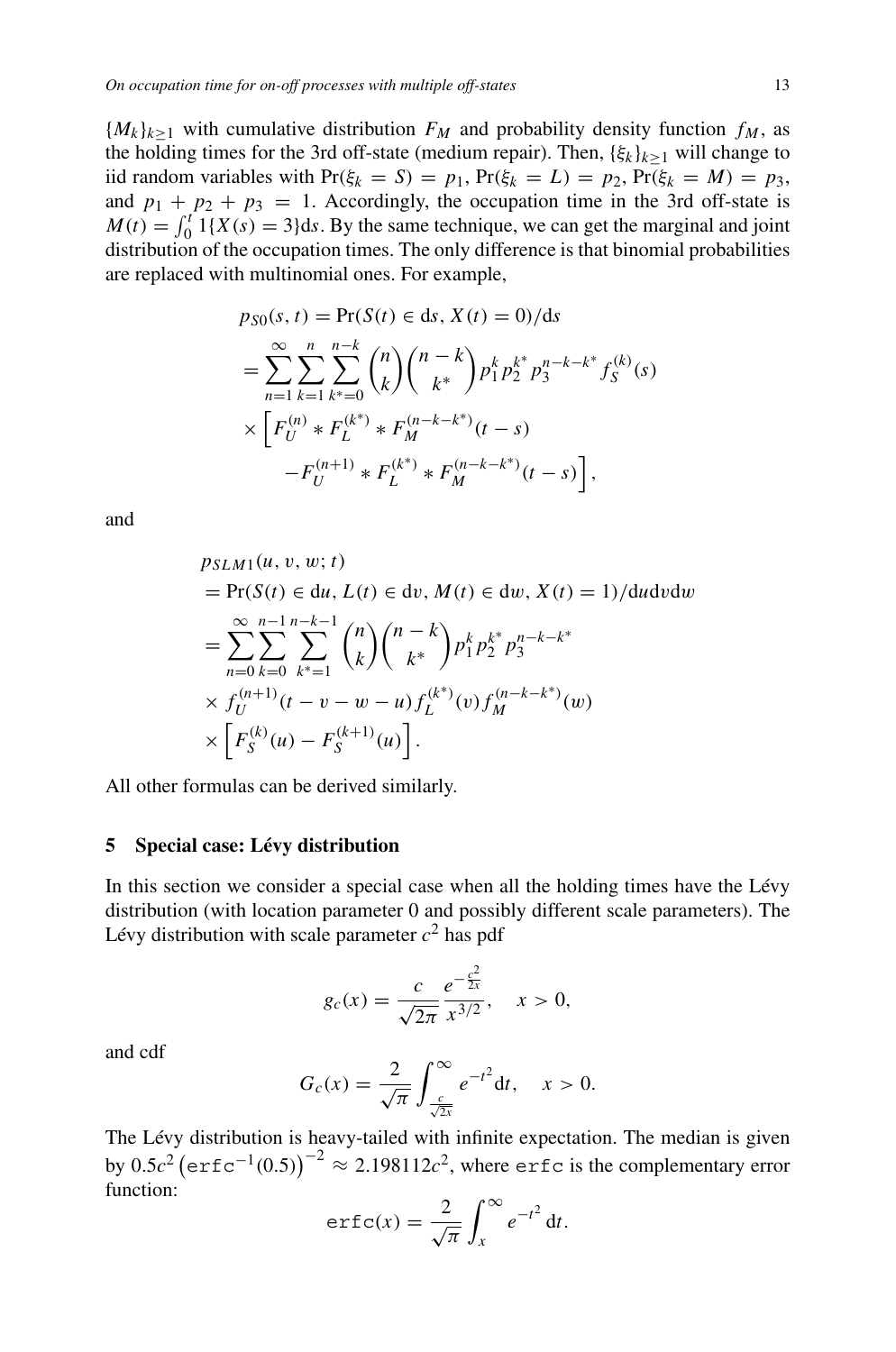The parametrization that we use is a bit unusual, but it allows us to shorten our notation for convolutions. More specifically, as a member of the family of stable distributions with mobility parameter 1/2, the Lévy distribution is closed under the operation of convolution in the following way:

$$
G_{c_1} * G_{c_2}(x) = G_{c_1+c_2}(x).
$$

Let  $c_U^2$ ,  $c_S^2$ , and  $c_L^2$  be the scale parameters for states 0, 1 and 2, respectively. Then the formulas from Theorem [1](#page-4-1) and Theorem [2](#page-9-1) *do not involve* any convolutions. For instance, in this case we have that

$$
p_{S2}(s,t) = \sum_{n=1}^{\infty} \sum_{k=1}^{n} {n \choose k} p_1^k p_2^{n-k+1} g_{k c_S}(s)
$$
  
 
$$
\times \left[G_{(n+1)c_U+(n-k)c_L} (t-s) - G_{(n+1)c_U+(n-k+1)c_L} (t-s)\right].
$$

The expectations and variances of the off-times is given by

$$
E(S(t)) = \sum_{j=0}^{2} \int_{0}^{t} s p_{Sj}(s, t) ds,
$$
  
\n
$$
Var(S(t)) = \sum_{j=0}^{2} \int_{0}^{t} s^{2} p_{Sj}(s, t) ds - [E(S(t))]^{2},
$$
  
\n
$$
E(L(t)) = \sum_{j=0}^{2} \int_{0}^{t} s p_{Lj}(s, t) ds,
$$
  
\n
$$
Var(L(t)) = \sum_{j=0}^{2} \int_{0}^{t} s^{2} p_{Lj}(s, t) ds - [E(L(t))]^{2}.
$$

Note that the discrete component of the occupation times is not used for these calculations, because the atoms are at 0. The covariance of  $S(t)$  and  $L(t)$  is given by

$$
Cov(S(t), L(t)) = \sum_{j=0}^{2} \iint_{u,v>0, u+v
$$
- E(S(t)) E(L(t)).
$$
$$

As an example we consider a server with median holding time 7 days, 0.5 hour, and 4 hours for the on-state, the short off-state, and the long off-state, respectively. Using one day as the time unit, the model parameters are:  $c_U \approx 1.785$ ,  $c_S \approx 0.097$ , and  $c_L \approx 0.275$ . Assume also that the total repair cost is given by

$$
C(t) = S(t) + 2L(t),
$$

that is, long repairs are twice costlier than the short ones.

Figure [2](#page-14-0) presents defective marginal densities  $p_{S_i}(s, t)$  and  $p_{Li}(s, t)$  when  $t = 30$ days and  $p_1 = .9$  (that is, the less serious breakdowns occur 9 times more often). The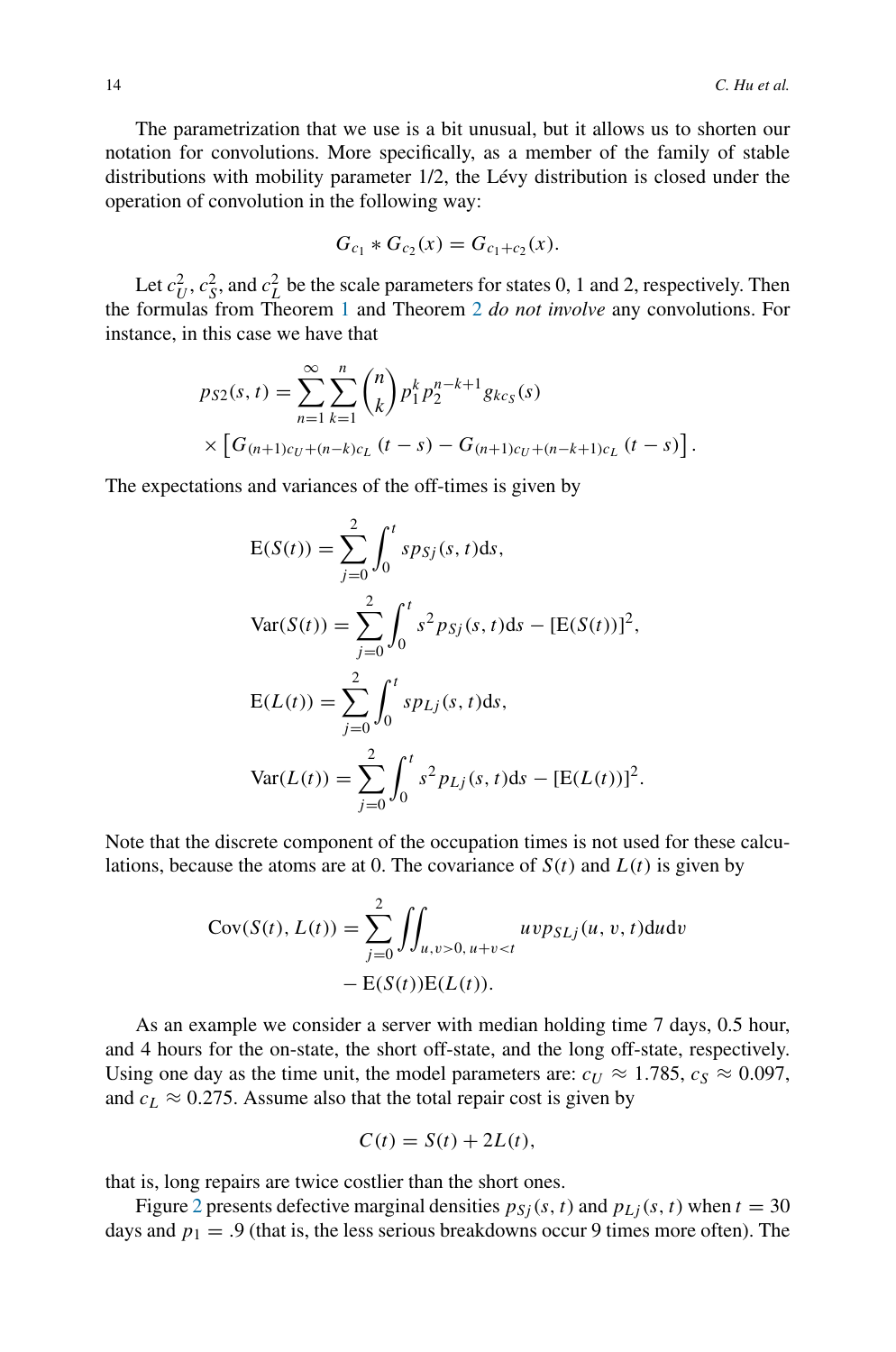<span id="page-14-0"></span>

**Fig. 2.** Defective densities  $p_{Sj}(s, t)$  and  $p_{Lj}(s, t)$ ,  $j \in \{0, 1, 2\}$ , with  $t = 30$ ,  $c_U \approx 1.785$ ,  $c_S \approx 0.097$ ,  $c_L \approx 0.275$ , and  $p_1 = 0.9$ 

<span id="page-14-1"></span>

**Fig. 3.** Contour plots of the joint densities  $p_{SLj}(u, v, t)$ ,  $j \in \{0, 1, 2\}$ , with  $t = 30$ ,  $c_U \approx$ 1.785,  $c_S \approx 0.097$ ,  $c_L \approx 0.275$ , and  $p_1 = 0.9$ 

marginal densities for both occupation times are severely defected when  $X(30) = 0$ (the process is in the on-state). As we mentioned above  $S(30)$  and  $L(30)$  have atoms at  $s = 0$ :

> $Pr(S(30) = 0, X(30) = 0) \approx 0.280;$  $Pr(L(30) = 0, X(30) = 0) \approx 0.798;$  $Pr(S(30) = 0, X(30) = 1) \approx 0.000;$  $Pr(L(30) = 0, X(30) = 1) \approx 0.034;$  $Pr(S(30) = 0, X(30) = 2) \approx 0.004;$  $Pr(L(30) = 0, X(30) = 2) \approx 0.000$ .

Figure [3](#page-14-1) shows the contour plot of defective joint densities  $p_{SLj}(u, v, t)$  with the same parameter setup, where the negative association of the two occupation times is obvious. We also ran a simulation study to numerically confirm the correctness of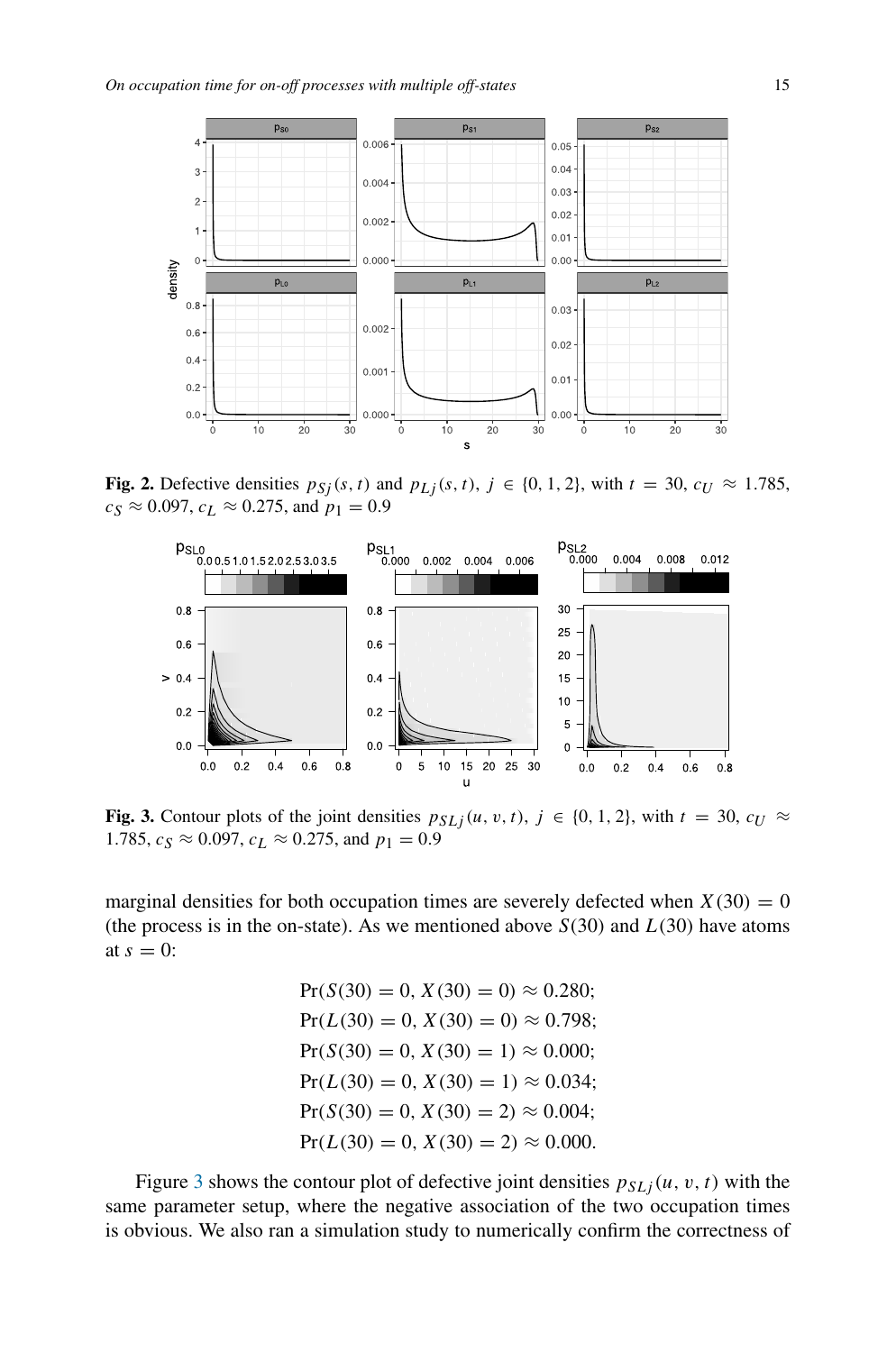| t  | $p_1$ | E(S(t)) | Var(S(t)) |      |       |      |        | $E(L(t))$ Var $(L(t))$ $E(C(t))$ Var $(C(t))$ $\rho(S(t), L(t))$ |
|----|-------|---------|-----------|------|-------|------|--------|------------------------------------------------------------------|
| 30 | 0.70  | 0.81    | 10.82     | 0.95 | 13.01 | 2.71 | 60.99  | $-0.040$                                                         |
|    | 0.75  | 0.87    | 11.60     | 0.79 | 10.95 | 2.46 | 53.71  | $-0.037$                                                         |
|    | 0.80  | 0.93    | 12.38     | 0.64 | 8.85  | 2.20 | 46.32  | $-0.035$                                                         |
|    | 0.85  | 0.99    | 13.15     | 0.48 | 6.70  | 1.95 | 38.80  | $-0.031$                                                         |
|    | 0.90  | 1.05    | 13.93     | 0.32 | 4.51  | 1.69 | 31.16  | $-0.026$                                                         |
|    | 0.95  | 1.11    | 14.70     | 0.16 | 2.28  | 1.43 | 23.38  | $-0.019$                                                         |
|    | 0.99  | 1.16    | 15.32     | 0.03 | 0.46  | 1.23 | 17.07  | $-0.009$                                                         |
| 60 | 0.70  | 1.75    | 48.20     | 2.08 | 57.96 | 5.92 | 271.58 | $-0.040$                                                         |
|    | 0.75  | 1.88    | 51.68     | 1.74 | 48.81 | 5.37 | 239.32 | $-0.038$                                                         |
|    | 0.80  | 2.02    | 55.16     | 1.40 | 39.46 | 4.82 | 206.48 | $-0.035$                                                         |
|    | 0.85  | 2.15    | 58.64     | 1.05 | 29.91 | 4.26 | 173.04 | $-0.031$                                                         |
|    | 0.90  | 2.29    | 62.13     | 0.70 | 20.16 | 3.70 | 139.01 | $-0.026$                                                         |
|    | 0.95  | 2.42    | 65.62     | 0.35 | 10.19 | 3.13 | 104.37 | $-0.019$                                                         |
|    | 0.99  | 2.53    | 68.41     | 0.07 | 2.05  | 2.67 | 76.21  | $-0.009$                                                         |

<span id="page-15-1"></span>**Table 1.** Summaries of off-state occupation times and total repair cost with  $c_U \approx 1.785$ ,  $c_S \approx 0.097$ , and  $c_L \approx 0.275$  as  $p_1$  increases

Theorem [1](#page-4-1) and Theorem [2.](#page-9-1) A total 1*,*000*,*000 realizations of the above on-off process were generated and the empirical results are consistent with the theoretical densities (not shown).

Table [1](#page-15-1) summarizes the expectation and variance of the two types of off-state occupation times and the associated repair cost for  $t \in \{30, 60\}$  days and  $p_1 \in$ {0*.*70*,* 0*.*75*,...,* 0*.*95*,* 0*.*99}. As *p*<sup>1</sup> increases, the expectation and the variance goes up for the less serious breakdown time but goes down for the more serious breakdown time. The total repair cost has lower expectation and variance for smaller values of  $p_1$ . The correlation of the two off-state occupation times is negative, with a magnitude decreasing as  $p_1$  increases. When  $t$  is doubled, the expectation of the occupation times and the total repair cost is slightly more than doubled, which is because the process always starts from the on-state with a random holding time.

### <span id="page-15-0"></span>**6 Concluding remarks**

The marginal distribution of an off-state occupation time could be obtained by collapsing the on-state with the other off-state and using results on the telegraph process. Nonetheless, this approach would lead to more complicated formulas because the holding time of the new collapsed state is distributed as an infinite mixture of convolutions. Further, this technique cannot be employed if we need the joint distribution of the two off-state occupation times.

The total repair cost process  $C(t)$  also can be viewed as a telegraph process governed by the on-off process with multiple off-states. That is, *C(t)* is the time *t* position of a particle that moves with speed  $\alpha_j$  whenever  $X(t) = j$ ,  $j = 0, 1, 2$ . The formulas for the joint distribution of  $X(t)$  and occupation times can be useful for parameter estimation when process  $C(t)$  is discretely observed. In particular, if  $X(t)$  is also Markov (that is, all the holding times are exponential), then the efficient likelihood estimation is possible with help of tools for hidden Markov model [\[14\]](#page-16-10).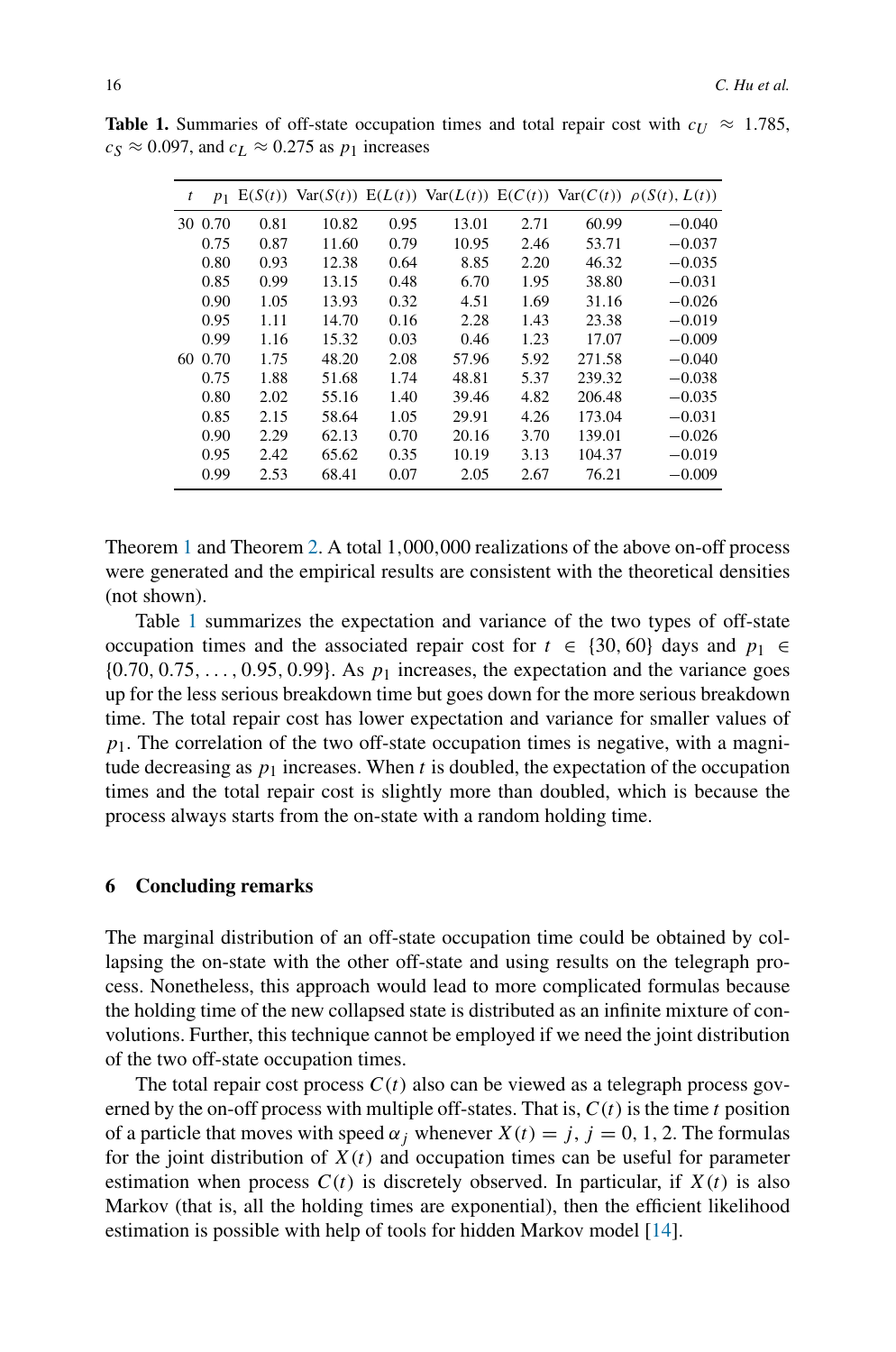## **References**

- <span id="page-16-14"></span>[1] Bshouty, D., Di Crescenzo, A., Martinucci, B., Zacks, S.: Generalized telegraph process with random delays. J. Appl. Probab. **49**, 850–865 (2012). [MR3012104.](http://www.ams.org/mathscinet-getitem?mr=3012104) [https://doi.org/](https://doi.org/10.1017/s002190020000958x) [10.1017/s002190020000958x](https://doi.org/10.1017/s002190020000958x)
- <span id="page-16-0"></span>[2] Cane, V.R.: Behavior sequences as semi-Markov chains. J. R. Stat. Soc., Ser. B **21**, 36–58 (1959). [MR0109095](http://www.ams.org/mathscinet-getitem?mr=0109095)
- <span id="page-16-15"></span>[3] Crimaldi, I., Di Crescenzo, A., Iuliano, A., Martinucci, B.: A generalized telegraph process with velocity driven by random trials. Adv. Appl. Probab. **45**(4), 1111–1136 (2013). [MR3161299.](http://www.ams.org/mathscinet-getitem?mr=3161299) <https://doi.org/10.1239/aap/1386857860>
- <span id="page-16-7"></span>[4] De Gregorio, A., Macci, C.: Large deviation principles for telegraph processes. Stat. Probab. Lett. **82**(11), 1874–1882 (2012). [MR2970286](http://www.ams.org/mathscinet-getitem?mr=2970286)
- <span id="page-16-12"></span>[5] Di Crescenzo, A.: On random motions with velocities alternating at Erlang-distributed random times. Adv. Appl. Probab. **33**, 690–701 (2001). [MR1860096.](http://www.ams.org/mathscinet-getitem?mr=1860096) [https://doi.org/](https://doi.org/10.1239/aap/1005091360) [10.1239/aap/1005091360](https://doi.org/10.1239/aap/1005091360)
- <span id="page-16-4"></span>[6] Di Crescenzo, A., Iuliano, A., Martinucci, B., Zacks, S.: Generalized telegraph process with random jumps. J. Appl. Probab. **50**(2), 450–463 (2013). [MR3102492](http://www.ams.org/mathscinet-getitem?mr=3102492)
- [7] Di Crescenzo, A., Martinucci, B., Zacks, S.: On the geometric brownian motion with alternating trend. Mathematical and statistical methods for actuarial sciences and finance, Eds. Perna, C. and Sibillo, M., 81–85 (2014).
- <span id="page-16-5"></span>[8] Di Crescenzo, A., Zacks, S.: Probability law and flow function of Brownian motion driven by a generalized telegraph process. Methodol. Comput. Appl. Probab. **17**(3), 761–780 (2015). [MR3377859.](http://www.ams.org/mathscinet-getitem?mr=3377859) <https://doi.org/10.1007/s11009-013-9392-1>
- <span id="page-16-3"></span>[9] Kolesnik, A.D., Ratanov, N.: Telegraph Processes and Option Pricing. Springer Briefs in Statistics. Springer (2013). [MR3115087.](http://www.ams.org/mathscinet-getitem?mr=3115087) <https://doi.org/10.1007/978-3-642-40526-6>
- <span id="page-16-8"></span>[10] Macci, C.: Large deviations for some non-standard telegraph processes. Stat. Probab. Lett. **110**, 119–127 (2016). [MR3474745](http://www.ams.org/mathscinet-getitem?mr=3474745)
- <span id="page-16-2"></span>[11] Newman, D.S.: On the probability distribution of a filtered random telegraph signal. Ann. Math. Stat. **39**(3), 890–896 (1968). [MR0230564.](http://www.ams.org/mathscinet-getitem?mr=0230564) [https://doi.org/10.1214/aoms/](https://doi.org/10.1214/aoms/1177698321) [1177698321](https://doi.org/10.1214/aoms/1177698321)
- <span id="page-16-1"></span>[12] Page, E.S.: Theoretical considerations of routine maintenance. Comput. J. **2**(4), 199–204 (1960).
- <span id="page-16-11"></span>[13] Perry, D., Stadje, W., Zacks, S.: First-exit times for increasing compound processes. Commun. Stat., Stoch. Models **15**(5), 977–992 (1999). [MR1721237.](http://www.ams.org/mathscinet-getitem?mr=1721237) [https://doi.org/](https://doi.org/10.1080/15326349908807571) [10.1080/15326349908807571](https://doi.org/10.1080/15326349908807571)
- <span id="page-16-10"></span>[14] Pozdnyakov, V., Elbroch, L.M., Hu, C., Meyer, T., Yan, J.: On estimation for brownian motion governed by telegraph process with multiple off states. Methodol. Comput. Appl. Probab. **22**, 1275–1291 (2020). [MR4129134.](http://www.ams.org/mathscinet-getitem?mr=4129134) [https://doi.org/10.1007/s11009-020-](https://doi.org/10.1007/s11009-020-09774-1) [09774-1](https://doi.org/10.1007/s11009-020-09774-1)
- <span id="page-16-9"></span>[15] Pozdnyakov, V., Elbroch, L.M., Labarga, A., Meyer, T., Yan, J.: Discretely observed Brownian motion governed by telegraph process: estimation. Methodol. Comput. Appl. Probab. **21**(3), 907–920 (2019). [MR4001858.](http://www.ams.org/mathscinet-getitem?mr=4001858) [https://doi.org/10.1007/s11009-](https://doi.org/10.1007/s11009-017-9547-6) [017-9547-6](https://doi.org/10.1007/s11009-017-9547-6)
- <span id="page-16-6"></span>[16] Ratanov, N.: Piecewise linear process with renewal starting points. Stat. Probab. Lett. **131**, 78–86 (2017). [MR3706699.](http://www.ams.org/mathscinet-getitem?mr=3706699) <https://doi.org/10.1016/j.spl.2017.08.010>
- <span id="page-16-13"></span>[17] Stadje, W., Zacks, S.: Telegraph processes with random velocities. J. Appl. Probab. **41**, 665–678 (2004). [MR2074815.](http://www.ams.org/mathscinet-getitem?mr=2074815) <https://doi.org/10.1239/jap/1091543417>